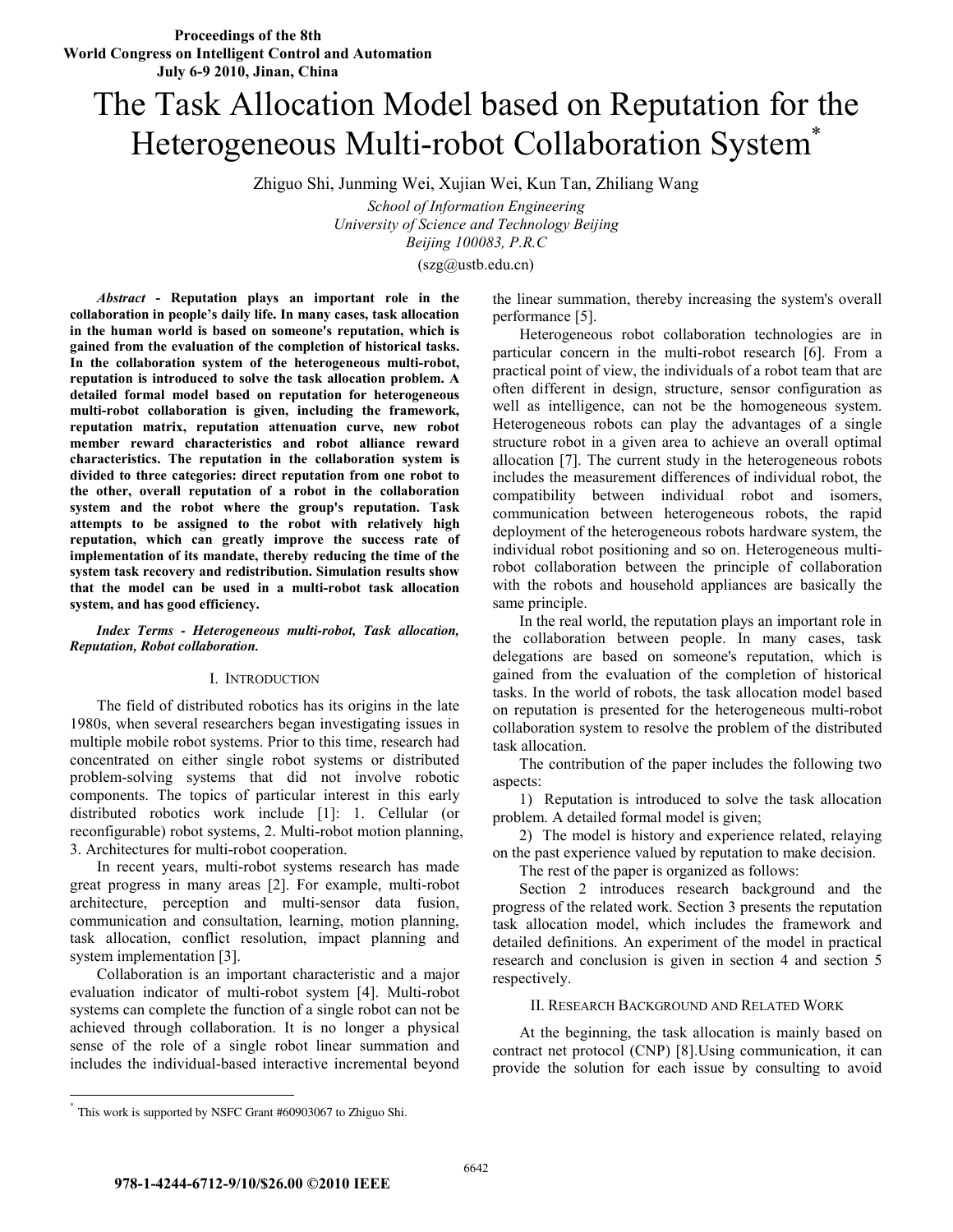conflict. Parker [9] has developed a behavior-based distributed multi-robot collaboration structure named L-ALLICANCE and the corresponding system with the ability of parameters learning named L2-ALLICANCE [10] in MIT, which utilize incentive-based task allocation mechanisms for behavior and enhance the generalization and error tolerance of multi-robot system. Gerkey applied the market algorithm in multi-robot system to cope with dynamic task allocation problem named MURDOCH [11].Matchell [12] proposed cooperative co-evolution method based on the nature of species co-evolution mechanism, which may acquire optimizing task allocation.

Behavior-based task allocation algorithm is generally divided into three steps [13]:

1) To find a robot with the largest utility – tasks  $(i, j)$ ;

2) To assign the task j to the robot i, and no longer consider them;

3) Back to No. 1) step.

The typical representatives are ALLIANCE [10] and Broadcast of Local Eligibility (BLE) [14]. Both of these two kinds of methods achieve task allocation based on behavioral inhibition. Each robot has certain degree of expectation for each task, and inhibits the activities of other robots on the behavior layer directly. In 2005, Parker also proposed a behavior-based task allocation mechanisms ASyMTRe [15].It can acquire necessary flow of information from the environment and the perception. The information collected reconstructs the connections between various models among robots automatically and achieves the behaviors that can complete the task [16].

Combinatorial optimization method, including linear programming method and the Hungarian algorithm [17] and so on, can be applied to solve simple tasks and robot combinatorial optimization problems. Although this method can obtain the optimal solution, essentially these two kinds of methods are matrix operations. When the number of robots and tasks increase in the system, the computational complexity will be exponentially. Moreover, it usually needs to gather all the information of robots and tasks, and this information handle through a centralized manager, so it is of low efficiency and poor expansion.

The market mechanism based method in task allocation is based on consultations. The robots complete the task assigned through mutual consultation and negotiation on the basis of certain agreement in Multi-robot system. This approach is suitable for solving distributed problems by consulting in small and medium-sized heterogeneous multi-robot system when the task and the status of robot are known. It is able to achieve the global optimal task allocation.

Allocation problem is generally divided into three steps [18]:

1) Each robot tenders for designated tasks according to their suitability to the tasks;

2) The auction mechanism decides the distribution of tasks to which robots;

3) The winning robot completes the task through the implementation of one or more actions.

Swarm intelligence methods derived from the social organization methods of the gregarious creature, such as ants, bees and so on. They can form an organization with stable structure, make an effective allocation of labor and complete specific tasks together through a very limited cognitive abilities and simple interactions. The typical methods are threshold value method and ant colony algorithm. As individuals in the group are distributed, such system is more robust and will not fail to solve the whole affection by one or a certain number of individuals. Moreover, individuals in this system use indirect communications in collaboration, so the cost of system communications will increase very little when a new individual is added to this system. This provides a better scalability. Therefore, swarm intelligence method is very suitable for heterogeneous multi-robot systems and an increasing number of researchers have already applied it to multi-robot task allocation system, especially in a dynamic task allocation environment. But the disadvantage of this method is that it is hard to predict accurately the behavior of robot, so the analysis of such system is very difficult and can not ensure efficiency.

In general, the robot collaboration can be divided into two categories, the advantages and disadvantages as shown in Table I.

Reputation theory is attracting strong interest from industrial and academic research communities and increasingly being integrated with online services and applications, especially in P2P system. We propose a task allocation model of heterogeneous multi-robot system based on reputation.

Reputation is the overall assessment and the summary of past actions observed from one entity to the other entities through the gradual dynamic capabilities in a continuous interactive process. The assessment can be used to guide further actions of this entity.

Thereby, the reputation of robot can be defined as:

DEFINITION 1. ROBOT REPUTATION is the overall assessment and the summary of past actions observed from one robot to the other robots through the gradual dynamic capabilities in a continuous interactive process. The assessment can be used to guide further actions of this robot. Robot reputation includes four attributes:

ATTR.1. Environmental context related Characteristics.

ATTR.2. Dynamic Characteristics. Decaying over time if no interaction.

| COLLABORATION METHODS OF ROBOTICS |                    |                    |                    |  |  |  |  |
|-----------------------------------|--------------------|--------------------|--------------------|--|--|--|--|
| Category                          | Method             | Advantages         | Disadvantages      |  |  |  |  |
| Intent                            | Behaviour-based    | Real-time.         | Local optimal      |  |  |  |  |
| style                             |                    | fault tolerance,   |                    |  |  |  |  |
|                                   |                    | robustness         |                    |  |  |  |  |
|                                   | Combinatorial      | Global optimal     | Low efficiency     |  |  |  |  |
|                                   | optimization       |                    | Poor expansion.    |  |  |  |  |
|                                   | The market         | Global optimal     | Communications     |  |  |  |  |
|                                   | mechanism          |                    | resource-consuming |  |  |  |  |
| Emerging                          | Swarm intelligence | Communications     | Difficult in       |  |  |  |  |
| style                             |                    | resource-saving    | analysis Uncertain |  |  |  |  |
|                                   |                    | better scalability | efficiency         |  |  |  |  |

TABLE I COLLABORATION METHODS OF ROBOTICS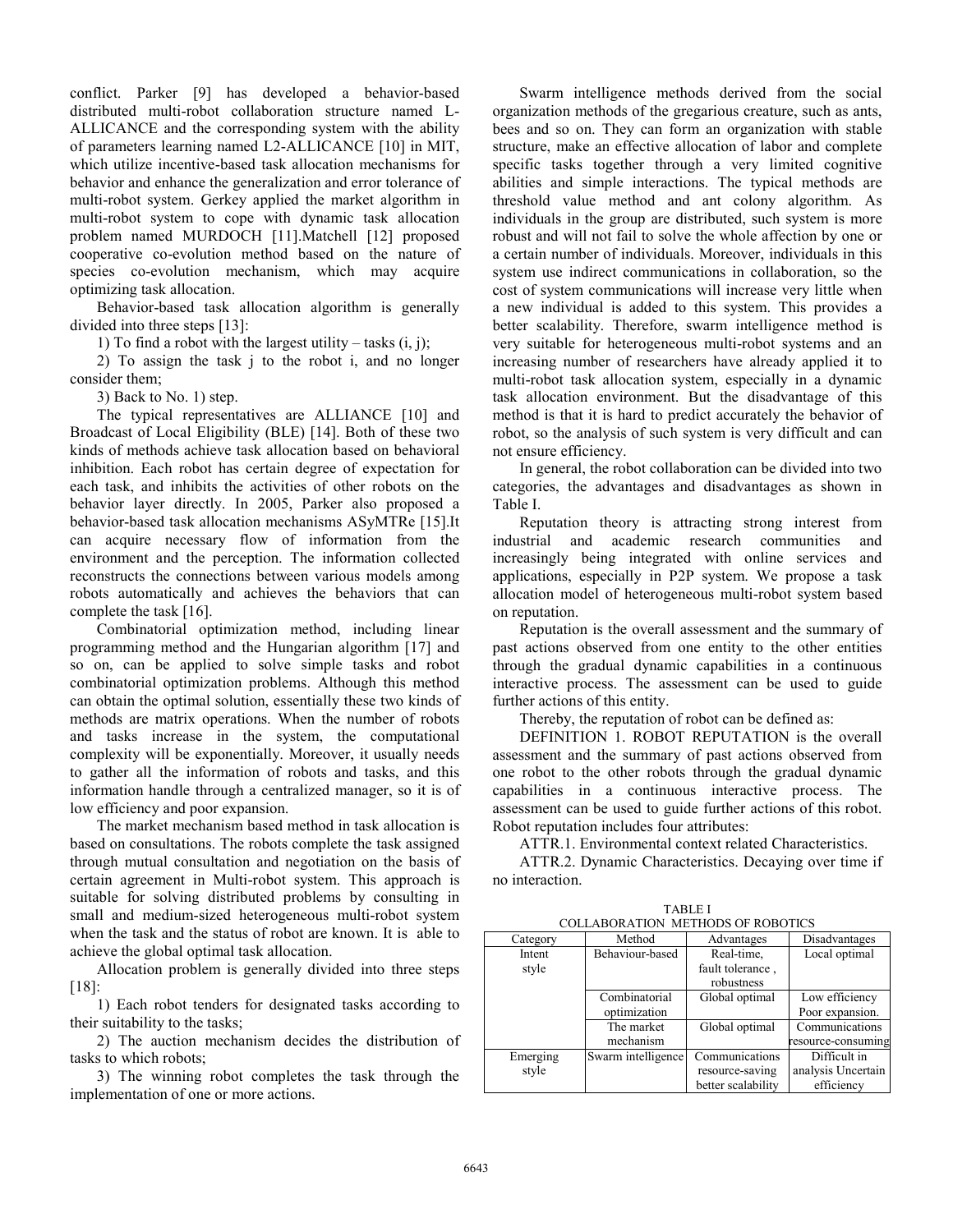ATTR.3. Time lag Characteristics. Reputation is forming through the continuous history learning and experience.

ATTR.4. Alliance Characteristics. Reputation is affected by the group or alliance of the robot.

Factors should be considered include the three aspects:1. reputation decay over time, for example, if the reputation from robot  $R_1$  to Robot  $R_2$  was based on the experience of five years ago and they have no interaction from then on, the reputation from  $R_1$  to  $R_2$  must be very low. 2. Robots may form alliance, more likely to cooperate with the robot in their alliance, and not to believe the other robots. 3. The impact of factors between  $R_1$  and  $R_2$  collaboration is the direct reputation from  $R_1$  to  $R_2$  and the overall reputation of  $R_2$ .

# III. THE REPUTATION TASK ALLOCATION MODEL

The Robots in the collaboration team are represented: *R*1,  $R_2...R_n$ , The special group or the alliance of several robots is represented *D*. The value on the line from robot  $R_1$  to robot  $R_2$ is the reputation value between them, the overall reputation value of the robot  $R_1$  is the value on the robot. Fig. 1 shows the structure. The reputation of the alliance is the value beside the name of the alliance, for example the reputation of  $D_1$  is 0.5.

Therefore, reputation of the collaboration system has three components: 1. robot's overall reputation, 2. the group's reputation where robot belongs to, 3.the reputation between the two robots intending to collaborate.

 $RRL$  (Robot Reputation Level) is the reputation level of the particular robot, the value is based on the history experience and on the group reputation of the robots. Provides reputation values are always between 0 and 1. The level is roughly divided into five kinds of class, as shown in Table II.

Eight kinds of features are used to evaluate the cooperative system of robots: Loyalty, honesty, Improvement, Random, Concealment, Foxiness, Corruption and Deception. The feature will be discussed in detail in next section.

The collaboration relationship between robot  $R_1$  and robot

 $R_2$  is represented as  $\Gamma(R_1, R_2, t, c, l)$ , *c* denotes the Environmental context, *t* denotes the time of collaboration and *l* denotes the specific group or alliance.

The matrix is used to describe the reputation relationship among collaboration robots. For instance, DTM (Direct Reputation Matrix) represents the direct reputation relationships among robots.



Fig.1 Reputation of the robot cooperation system

Within some range of reputation, robot may not find suitable mandate holders to allocate task. There are two solutions: 1. sending a request to require other robots to recommend suitable robot. 2. Assigning the task to other robots in a way of delegation, other robots can continue to allocate the task.

*A. Framework of the Model* 

DEFINITION 2. (MODEL FRAMEWORK)

Given robot  $R_1$  in group  $D_1$  and robot  $R_2$  in group  $D_2$ , c denotes the environmental context, t denotes the time of collaboration and l denotes the specific group or alliance. The collaboration relationship from  $R_1$  to  $R_2$  expressed as  $\Gamma(R_1, R_2, t, c, l)$ 

$$
\Gamma(R_1, R_2, t, l, c) = \alpha \times \Theta(R_1, R_2, t, l, c)
$$
  
+  $\beta \times \Omega(R_2, t, l, c)$   
+  $\theta \times \Psi(D_1, D_2, t, c)$  (1)

 $\Theta(R_1, R_2, t, l, c)$  denotes the direct reputation relationship between robot  $R_1$  and robot  $R_2$ .  $\alpha$  denotes the direct reputation weight coefficient,  $0 \le \alpha \le 1$ ;

 $\Omega(R_1, t, l, c)$  denotes the overall reputation value of robot  $R_2$ ,  $\beta$  is the reputation weight coefficient.  $0 \le \beta \le 1$ ;

 $\Psi(D_1, D_2, t, c)$  denotes the reputation value from the

robot group  $D_1$  to the group  $D_2$ .  $\theta$  denotes the group weight coefficient,  $0 \le \theta \le 1$ ,  $\alpha + \beta + \theta = 1$ ,  $\alpha$ ,  $\beta$ ,  $\theta \ge 0$ .

Different systems can dynamically set the weighting factor according to the different effects of three kinds of reputation.

#### DEFINITION 3. (DIRECT REPUTATION)

Given robot  $R_1$  in group  $D_1$  and robot  $R_2$  in group  $D_2$ ,  $c$ denotes the environmental context, *t* denotes the time of collaboration and *l* denotes the specific group or alliance. The direct reputation relationship from  $R_1$  to  $R_2$  expressed as:

$$
\Theta(R_1, R_2, t, l, c) = \text{DRM}(R_1, R_2, t, c)
$$
  
 
$$
\times \gamma(t - t_{a-b}, c) \tag{2}
$$

$$
\times \tau(l_a, l_b, c)
$$

The Specific definitions of DRM (Direct Reputation Matrix) see the definition 6;

 $t_{a-b}$  denotes the last collaboration time between robot  $R_1$ and robot  $R_2$ ;

 $\gamma(t-t_{a-b}, c)$  denotes the function of time calibration;

| <b>TABLE II</b>                  |       |  |  |  |  |  |
|----------------------------------|-------|--|--|--|--|--|
| <b>REPUTATION LEVEL OF ROBOT</b> |       |  |  |  |  |  |
|                                  | Value |  |  |  |  |  |

| Level | Value      | Description. |
|-------|------------|--------------|
|       | 0.2)       | Very low     |
|       | [0.2, 0.4) | Low          |
|       | [0.4, 0.6] | Normal       |
|       | [0.6, 0.8) | High         |
|       |            | Very high    |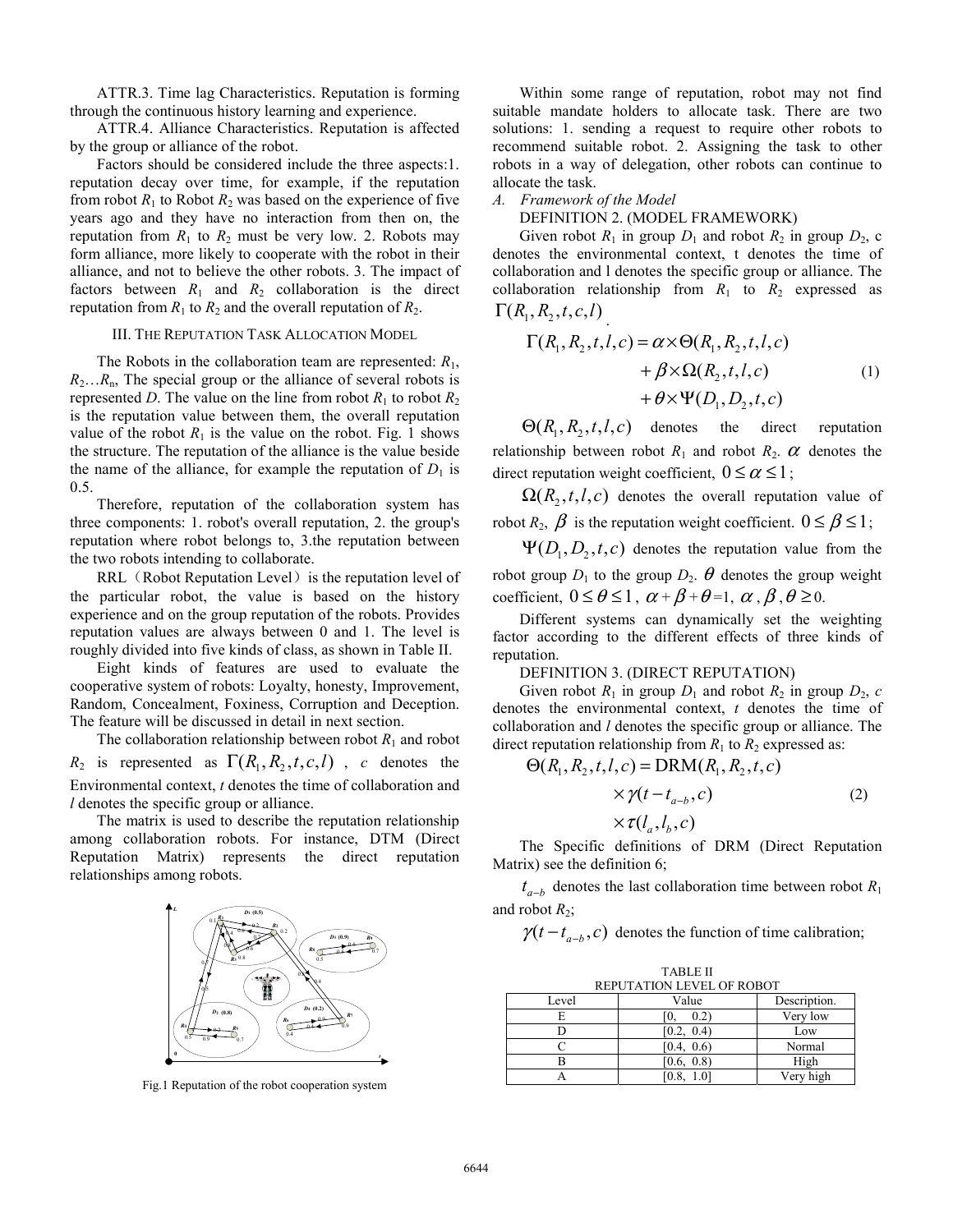$\tau(l_a, l_b, c)$  denotes the function of group or alliance calibration function;

 $\gamma(t-t_{a-b}, c)$  denotes the function of time calibration.

## DEFINITION 4. (ROBOT OVERALL REPUTATION)

Given robot  $R_1$  in group  $D_1$  and robot  $R_2$  in group  $D_2$ ,  $c$ denotes the environmental context, *t* denotes the time of collaboration and *l* denotes the specific group or alliance. The overall reputation of robot  $R_2$  in the collaboration system:

$$
\Omega(R_2, t, l, c) = \frac{1}{n} \sum_{i=1}^n S(\Delta \rho_i + \Gamma_i(R_i, R_2, t, l, c))
$$
  
 
$$
\times \gamma(t - t_{z_i - b}, c) \times \tau(l_{z_i}, l_b, c)
$$
 (3)

 $S(\Delta \rho_i + \Gamma_i(R_i, R_i, t, l, c))$  denotes the function of the reputation calibration;

 $\Delta \rho_i$  denotes the standard deviation of reputation value at the collaboration i;

 $\lambda(t - t_{z_{n-h}}, c)$  denotes the function of time calibration;

 $\tau(l_z, l_b, c)$  denotes the function of group or alliance calibration function;

n denotes the number of robots in the collaboration system who have cooperated with robot  $R_2$ .

DEFINITION 5. (GROUP REPUTATION)

Given robot  $R_1$  in group  $D_1$  and robot  $R_2$  in group  $D_2$ ,  $c$ denotes the environmental context, *t* denotes the time of collaboration and *l* denotes the specific group or alliance. Its reputation in the network is:

$$
\Psi(D_1, D_2, t, c) = \Psi(D_1, D_2, t_{a-b}, c)
$$
  
 
$$
\times \gamma(t - t_{a-b}, c)
$$
 (4)

 $\Psi(D_1, D_2, t_{a-b}, c)$  denotes the group reputation value of the last collaboration between the group  $D_1$  and the group  $D_2$ ;

 $\gamma(t-t_{a-b}, c)$  denotes the function of time calibration.

DEFINITION 6. (DIRECT REPUTATION MATRIX)

If the cooperative system composed of n robots, DRM will be n<sup>\*</sup>n matrix. Direct reputation value  $\Theta(R_1, R_2, t, l, c)$ , *c* denotes the environmental context, *t* denotes the time of collaboration and *l* denotes the specific group or alliance.  $\Theta \in [0,1]$ .

For instance, if there are 26 robots in the collaboration system, named  $R_A$  to  $R_Z$ , DRM will be the following matrixes.

$$
\begin{bmatrix}\n1 & \Theta(R_A, R_B, t, l, c) & \dots & \Theta(R_A, R_Z, t, l, c) \\
\Theta(R_B, R_A, t, l, c) & 1 & \dots & \Theta(R_B, R_Z, t, l, c) \\
\vdots & \vdots & \ddots & \vdots \\
\Theta(R_Z, R_A, t, l, c) & \Theta(R_Z, R_B, t, l, c) & \dots & 1\n\end{bmatrix}
$$
\n(5)

*B. Time Decay Characteristics*  DEFINITION 7. (TIME CALIBRATION)

Given robot  $R_1$  in group  $D_1$  and robot  $R_2$  in group  $D_2$ ,  $c$ denotes the environmental context, *t* denotes the time of collaboration and *l* denotes the specific group or alliance.  $t_{a-b}$ denotes the last collaboration time between robot  $R_1$  and robot *R*<sub>2</sub>. The time calibration function expressed as:

$$
\gamma(t,c) = k_0 \gamma(t_{a-b}, c) + k_1 e^{-k(t - t_{a-b})} \left(\frac{t - t_{a-b}}{T} r^+\right) S
$$
  

$$
-k_2 e^{-k(t - t_{a-b})} \left(\frac{t - t_{a-b}}{T} r^-\right) (S - 1)
$$
  

$$
-k_3 (1 - e^{-k(t - t_{a-b})}) \gamma(t_{a-b}, c)
$$
  
(6)

 $k_0$  denotes the history experience coefficient, normally  $k_0 = 1$ ;

 $k<sub>1</sub>$  denotes the reputation award coefficient;

 $e^{-k(t-t_{a-b})}$  denotes the correction operator;

 $k<sub>2</sub>$  denotes the reputation penalty coefficient;

 $r^+$  denotes the incentive rate in time T;

 $r<sup>-</sup>$  denotes the penalty ratio in time T;

*S* denotes validation coefficient of the collaboration, if successfully achieve the assigned task,  $S = 1$ , otherwise  $S=0$ ;

 $k<sub>3</sub>$  denotes the decay coefficient. If the robot does not take on any assigned task, its reputation will diminish as the time went on.  $0 < k_0, k_1, k_2, k_3 \le 1, k > 0$ .

# INFERENCE 1. TIME DECAY CHARACTERISTICS

PROOF Suppose the time  $t_1$  and  $t_2$ , where  $t_1 \leq t_2$ , in the absence of compensation cases, as long as proof of  $\gamma(t_1) > \gamma(t_2)$ , which may permit proposition.

$$
\gamma(t_1, c) = k_0 \gamma(t_0, c) - k_3 (1 - e^{-k(t_1 - t_0)}) \gamma(t_0, c)
$$
  
\n
$$
\gamma(t_2, c) = k_0 \gamma(t_0, c) - k_3 (1 - e^{-k(t_2 - t_0)}) \gamma(t_0, c)
$$
  
\n
$$
\gamma(t_1, c) - \gamma(t_2, c) = k_3 \gamma(t_0, c) (e^{-k(t_1 - t_0)} - e^{-k(t_2 - t_0)})
$$

Because  $k_3 \gamma(t_0) > 0$ , and  $t_1 < t_2$ , so the equation above is greater than 0, therefore, the proposition may permit.

From the certification process, we can see that in the absence of compensation cases, the function as time goes on, and the value of the constant attenuation.

#### INFERENCE 2. NATURAL ATTENUATION CURVE

Under the normal circumstances, the value of  $K_0$  is 1. The magnitude of changes is related to  $K$  and  $K_3$ . Take  $k > 0, 0 < k<sub>3</sub> \le 1$ , a different set of curves will be obtained, called attenuation curve.

Stipulate when  $k = 0.2$ ,  $k<sub>3</sub> = 0.5$ , called natural attenuation curve. Assumed that the initial value  $k_0 \gamma(t_0, c) = 1$ ,  $K_3$  = 0.5 could be the case, k is 0.1,0.2,0.3 and 0.4 respectively, the attenuation curve is as shown in Fig. 2, in which the second curves from above is the natural attenuation curve.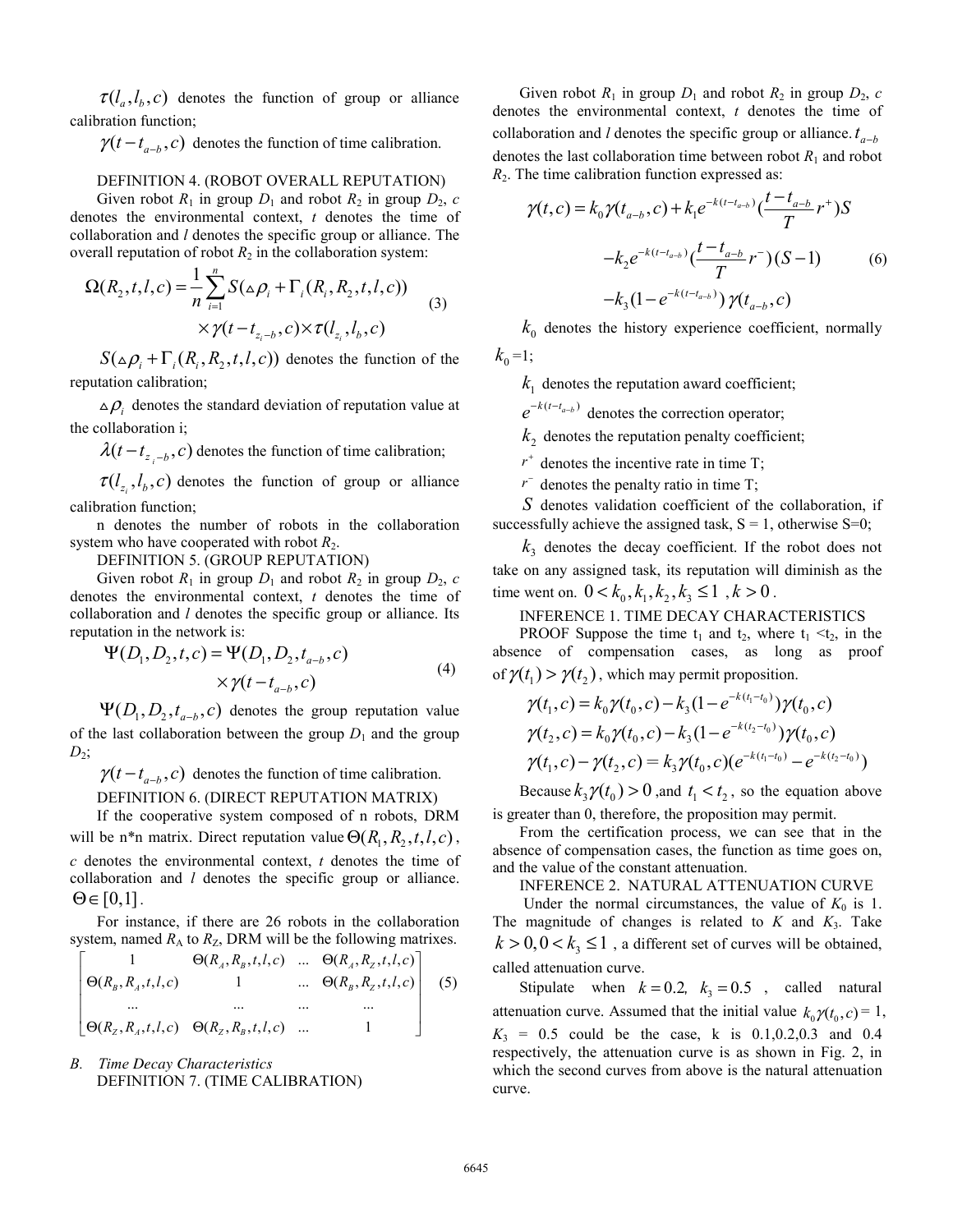

Fig.2 Attenuation curve

#### INFERENCE 3. HISTORY EXPERIENCE RELATED

PROOF. Assuming that algorithm does not have the historical relevance, in the absence of natural attenuation as well as under the circumstances of no penalty and award compensation , reputation will has nothing to do with the historical experience. then  $k_0 \gamma(t_{a-b}, c) = 0$ , because  $\gamma(t_{a-b}, c)$  is not equal to zero, then  $k_0 = 0$ , which is conflicted with  $k_0 \neq 0$ . Therefore the assumption is wrong; it is history experience related.

### DEFINITION 8. (GROUP CALIBRATION)

 $l_a$  denotes group reputation value of the robot  $R_1$ ,  $l_b$ denotes the group reputation value of the robot  $R_2$ , c denotes the environment context, the group calibration function expressed as:

$$
\tau(l_a, l_b, c) = \begin{cases} \frac{m_0}{1 + m_1 \sqrt{\frac{\Omega_{D_1} + \Omega_{D_2}}{2}}} & l_a \neq l_b \\ 1 & 2 & (7) \\ 1 & l_a = l_b \end{cases}
$$

If  $\Omega_{D_1}$  =NULL or  $\Omega_{D_2}$  =NULL, then  $\tau(l_a, l_b, c) \in [0.5-$ 0.8].  $0 < m_0 \leq 1, 0 < m_1 \leq 1, m_0$  denotes the improvement correct coefficient,  $m_1$  denotes the degeneration correct coefficient. Typical specifications of groups are defined as table III shows:

#### INFERENCE 4. NEW ROBOT REWARD

PROOF. According to the definition 8, if some robot is not in some group or has no collaboration with any of the robot in the group, the group reputation of the robot is NULL. When cooperating with the other robot,  $\tau(l_a, l_b, c) \in [0.5-0.8]$ , which stands for relatively high reputation.

If the first collaboration is successful, the value will be the history reputation value, thus the reputation of group and the robot will increase. Otherwise, reputation value will be near zero. Therefore, new robot in the group can get reword at the first collaboration.

# INFERENCE 5. ALLIANCE REWARD

PROOF. The alliance is robot group. Task attempts to be allocated to the robots that are in the same group of the task issuer, if the reputation of the target robot is relatively not very low, which will greatly increase the efficiency.

TABLE III TYPICAL GROUP SPECIFICATIONS

|  |    | Loyalty        | honesty     | Improvement | Random       |  |  |  |
|--|----|----------------|-------------|-------------|--------------|--|--|--|
|  | M1 | $0\!\sim\!0.1$ | $0.1 - 0.2$ | $0.2 - 0.3$ | $0.4 - 0.6$  |  |  |  |
|  | M0 | $0.9 - 0.99$   | $0.8 - 0.9$ | $0.7 - 0.8$ | $0.5 - 0.7$  |  |  |  |
|  |    | Concealment    | Foxiness    | Corruption  | Deception    |  |  |  |
|  | M1 | $0.6 - 0.7$    | $0.7 - 0.8$ | $0.8 - 0.9$ | $0.9 - 0.99$ |  |  |  |
|  | M0 | $0.4 - 0.5$    | $0.3 - 0.2$ | $0.1 - 0.2$ | $0 - 0.1$    |  |  |  |

If robot  $R_1$  and robot  $R_2$  is in the same domain,  $l_a = l_b$ therefore  $\tau(l_a, l_b, c) = 1$ . Therefore, when the robots in the same group carry out collaboration, there are reputation award.

# DEFINITION 9. (REPUTATION CALIBRATION)

 $S(\Delta \rho_i + \Gamma_i(z_i, b, t, l, c))$  denotes the reputation calibration function,  $\Delta \rho_i$  denotes the reputation standard deviation,  $g_0$  denotes weight coefficient,  $0 \le g_0 \le 1$ .

$$
S(i,\Gamma) = g_0 \sqrt{\frac{\sum \Gamma_{i-1}^2 - \frac{(\sum \Gamma_{i-1})^2}{n}}{n-1} + \Gamma_{i-1}}
$$
 (8)

## IV. SIMULATION AND EXPERIMENTS

The platform of the system is divided to three levels: 1. Configuration layer: robot DOF(Degrees Of Freedom), ARM9 basic system, servo parameters, memory type and capacity, upper and lower computer communication protocol, CAN bus protocol, basic information of sensors, voice playback module, etc. 2. Driver Layer: servo control module, data access module, communication module, CAN bus interface module, the sensor module, voice recorder module, and module driver. 3. Application Layer: biped robot reset, normal running, automatic running, action programming, voice and movement synchronized, walk balanced selfadjusting fuzzy control and other functions to achieve. The appearance of robots collaboration system is shown in Figure 3.

The basic shape parameters of each robot are: vertical height 33.3cm, shoulder width 9.9cm, arm length 15.9cm, its arms stretched flat horizontal length 41.7cm, upper body height 13.9cm, waist height 19.4cm, weight 1kg. Multi-robot inter-communication uses the serial RF module to send and receive data through radio frequency, and then the data is changed into a standard serial data and communicates with the robot. The effective transmission distance is 300m.



Fig.3 Experiment platform of the biped robot